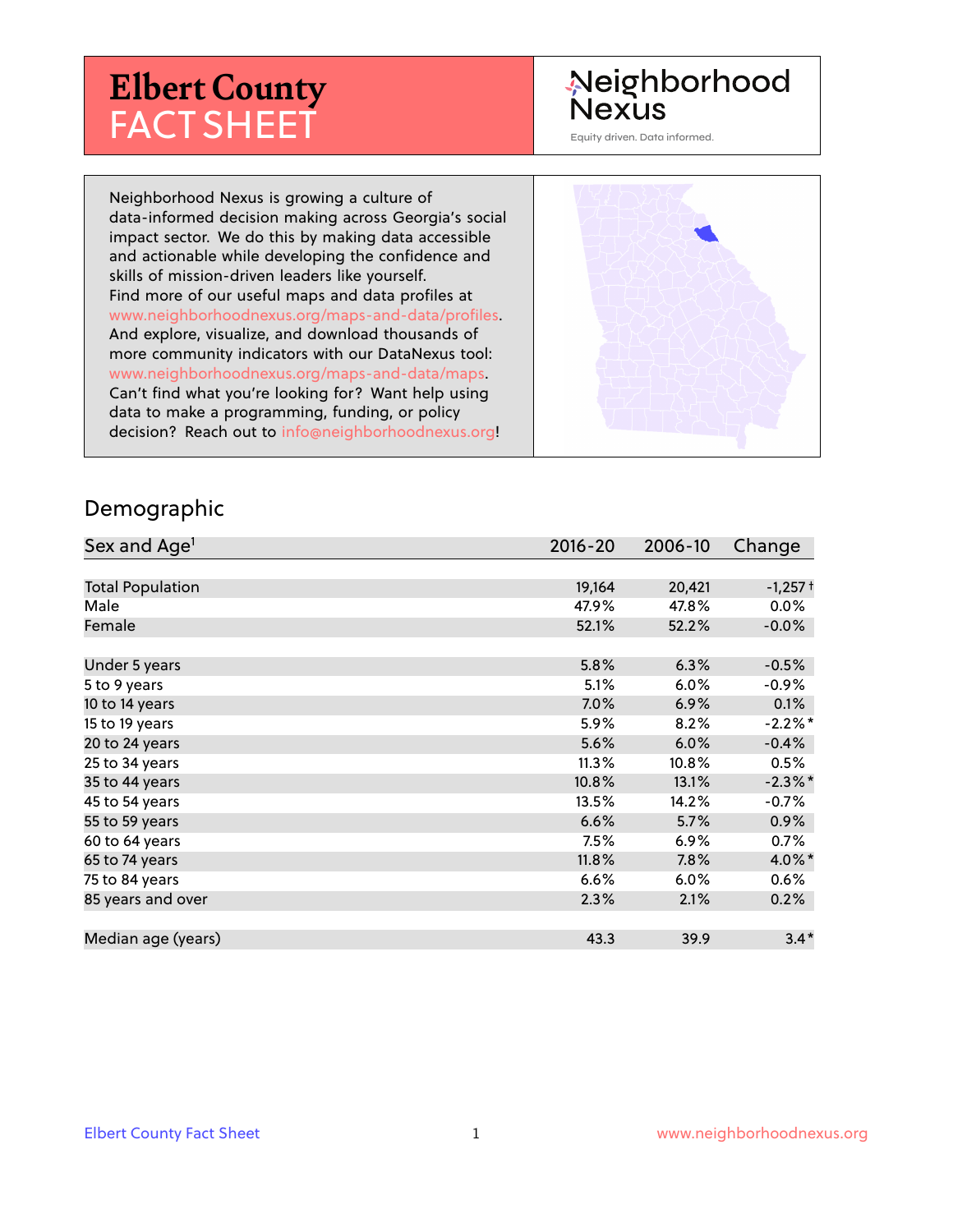## Demographic, continued...

| Race <sup>2</sup>                                            | $2016 - 20$ | 2006-10 | Change     |
|--------------------------------------------------------------|-------------|---------|------------|
| <b>Total population</b>                                      | 19,164      | 20,421  | $-1,257+$  |
| One race                                                     | 98.0%       | 99.2%   | $-1.3\%$ * |
| White                                                        | 66.3%       | 66.7%   | $-0.3%$    |
| <b>Black or African American</b>                             | 29.7%       | 30.1%   | $-0.5%$    |
| American Indian and Alaska Native                            | 0.1%        | 0.2%    | $-0.0%$    |
| Asian                                                        | 0.6%        | 0.6%    | 0.1%       |
| Native Hawaiian and Other Pacific Islander                   | 0.0%        | 0.0%    | 0.0%       |
| Some other race                                              | 1.2%        | 1.7%    | $-0.5%$    |
| Two or more races                                            | 2.0%        | 0.8%    | $1.3\%$ *  |
| Race alone or in combination with other race(s) <sup>3</sup> | $2016 - 20$ | 2006-10 | Change     |
| Total population                                             | 19,164      | 20,421  | $-1,257+$  |
| White                                                        | 68.4%       | 67.0%   | 1.3%       |
| <b>Black or African American</b>                             | 30.3%       | 30.6%   | $-0.4%$    |
| American Indian and Alaska Native                            | 0.5%        | 0.7%    | $-0.2%$    |
| Asian                                                        | 0.7%        | 0.7%    | 0.0%       |
| Native Hawaiian and Other Pacific Islander                   | 0.0%        | 0.0%    | 0.0%       |
| Some other race                                              | 2.4%        | 1.8%    | 0.6%       |
| Hispanic or Latino and Race <sup>4</sup>                     | $2016 - 20$ | 2006-10 | Change     |
| <b>Total population</b>                                      | 19,164      | 20,421  | $-1,257+$  |
| Hispanic or Latino (of any race)                             | 5.8%        | 4.5%    | $1.3%$ †   |
| Not Hispanic or Latino                                       | 94.2%       | 95.5%   | $-1.3%$ †  |
| White alone                                                  | 63.2%       | 64.3%   | $-1.1\%$ * |
| Black or African American alone                              | 29.3%       | 29.7%   | $-0.4%$    |
| American Indian and Alaska Native alone                      | 0.1%        | 0.2%    | $-0.0%$    |
| Asian alone                                                  | 0.6%        | 0.6%    | 0.1%       |
| Native Hawaiian and Other Pacific Islander alone             | 0.0%        | 0.0%    | 0.0%       |
| Some other race alone                                        | 0.4%        | 0.0%    | 0.4%       |
| Two or more races                                            | 0.5%        | 0.8%    | $-0.3%$    |
| U.S. Citizenship Status <sup>5</sup>                         | $2016 - 20$ | 2006-10 | Change     |
| Foreign-born population                                      | 684         | 610     | 74         |
| Naturalized U.S. citizen                                     | 71.1%       | 28.2%   | 42.9%*     |
| Not a U.S. citizen                                           | 28.9%       | 71.8%   | $-42.9%$ * |
| Citizen, Voting Age Population <sup>6</sup>                  | $2016 - 20$ | 2006-10 | Change     |
|                                                              |             |         |            |
| Citizen, 18 and over population                              | 14,792      | 15,122  | $-330*$    |
| Male                                                         | 47.0%       | 47.0%   | 0.1%       |
| Female                                                       | 53.0%       | 53.0%   | $-0.1%$    |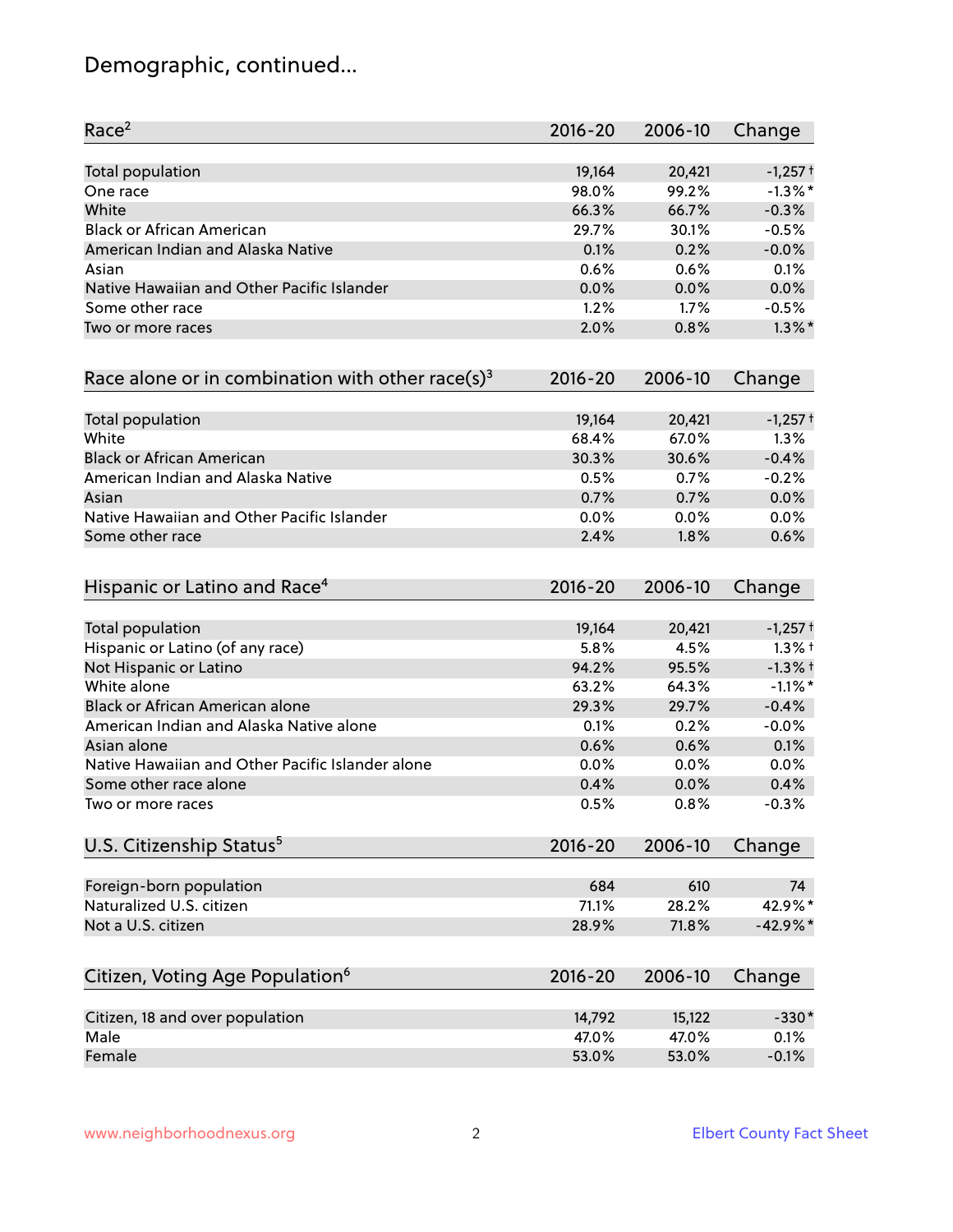#### Economic

| Income <sup>7</sup>                                 | $2016 - 20$ | 2006-10 | Change     |
|-----------------------------------------------------|-------------|---------|------------|
|                                                     |             |         |            |
| All households                                      | 7,695       | 7,733   | $-38$      |
| Less than \$10,000                                  | 10.4%       | 9.7%    | 0.7%       |
| \$10,000 to \$14,999                                | 7.9%        | 10.8%   | $-2.9%$    |
| \$15,000 to \$24,999                                | 13.8%       | 17.2%   | $-3.4%$    |
| \$25,000 to \$34,999                                | 13.7%       | 19.2%   | $-5.6\%$ * |
| \$35,000 to \$49,999                                | 13.4%       | 15.3%   | $-2.0%$    |
| \$50,000 to \$74,999                                | 14.0%       | 12.3%   | 1.6%       |
| \$75,000 to \$99,999                                | 12.3%       | 9.0%    | 3.3%       |
| \$100,000 to \$149,999                              | 11.4%       | 4.5%    | $7.0\%$ *  |
| \$150,000 to \$199,999                              | 2.0%        | 1.4%    | 0.6%       |
| \$200,000 or more                                   | 1.2%        | 0.5%    | 0.7%       |
| Median household income (dollars)                   | 39,323      | 30,543  | 8,780*     |
| Mean household income (dollars)                     | 54,896      | 42,080  | 12,816*    |
| With earnings                                       | 67.0%       | 71.5%   | $-4.5%$ *  |
| Mean earnings (dollars)                             | 55,655      | 42,180  | 13,475*    |
| <b>With Social Security</b>                         | 43.3%       | 36.4%   | $6.9\%$ *  |
| Mean Social Security income (dollars)               | 17,117      | 13,941  | $3,176*$   |
| With retirement income                              | 27.4%       | 15.4%   | 12.1%*     |
| Mean retirement income (dollars)                    | 23,791      | 17,493  | $6,298*$   |
| With Supplemental Security Income                   | 11.7%       | $6.1\%$ | $5.6\%$ *  |
| Mean Supplemental Security Income (dollars)         | 9,296       | 8,080   | 1,216      |
| With cash public assistance income                  | 1.0%        | 2.4%    | $-1.4%$    |
| Mean cash public assistance income (dollars)        | 4,301       | 3,457   | 844        |
| With Food Stamp/SNAP benefits in the past 12 months | 18.5%       | 15.8%   | 2.8%       |
|                                                     |             |         |            |
| Families                                            | 5,133       | 5,491   | $-358$     |
| Less than \$10,000                                  | 4.3%        | 6.7%    | $-2.4%$    |
| \$10,000 to \$14,999                                | 3.6%        | 6.5%    | $-2.9%$    |
| \$15,000 to \$24,999                                | 13.4%       | 16.5%   | $-3.1%$    |
| \$25,000 to \$34,999                                | 14.6%       | 19.4%   | $-4.8%$    |
| \$35,000 to \$49,999                                | 14.9%       | 17.3%   | $-2.3%$    |
| \$50,000 to \$74,999                                | 16.0%       | 15.3%   | 0.7%       |
| \$75,000 to \$99,999                                | 12.2%       | 11.4%   | 0.8%       |
| \$100,000 to \$149,999                              | 16.4%       | 4.8%    | $11.7\%$ * |
| \$150,000 to \$199,999                              | 2.9%        | 1.7%    | 1.2%       |
| \$200,000 or more                                   | 1.7%        | 0.5%    | $1.2\%$ *  |
| Median family income (dollars)                      | 47,414      | 35,550  | $11,864*$  |
| Mean family income (dollars)                        | 65,265      | 46,326  | 18,939*    |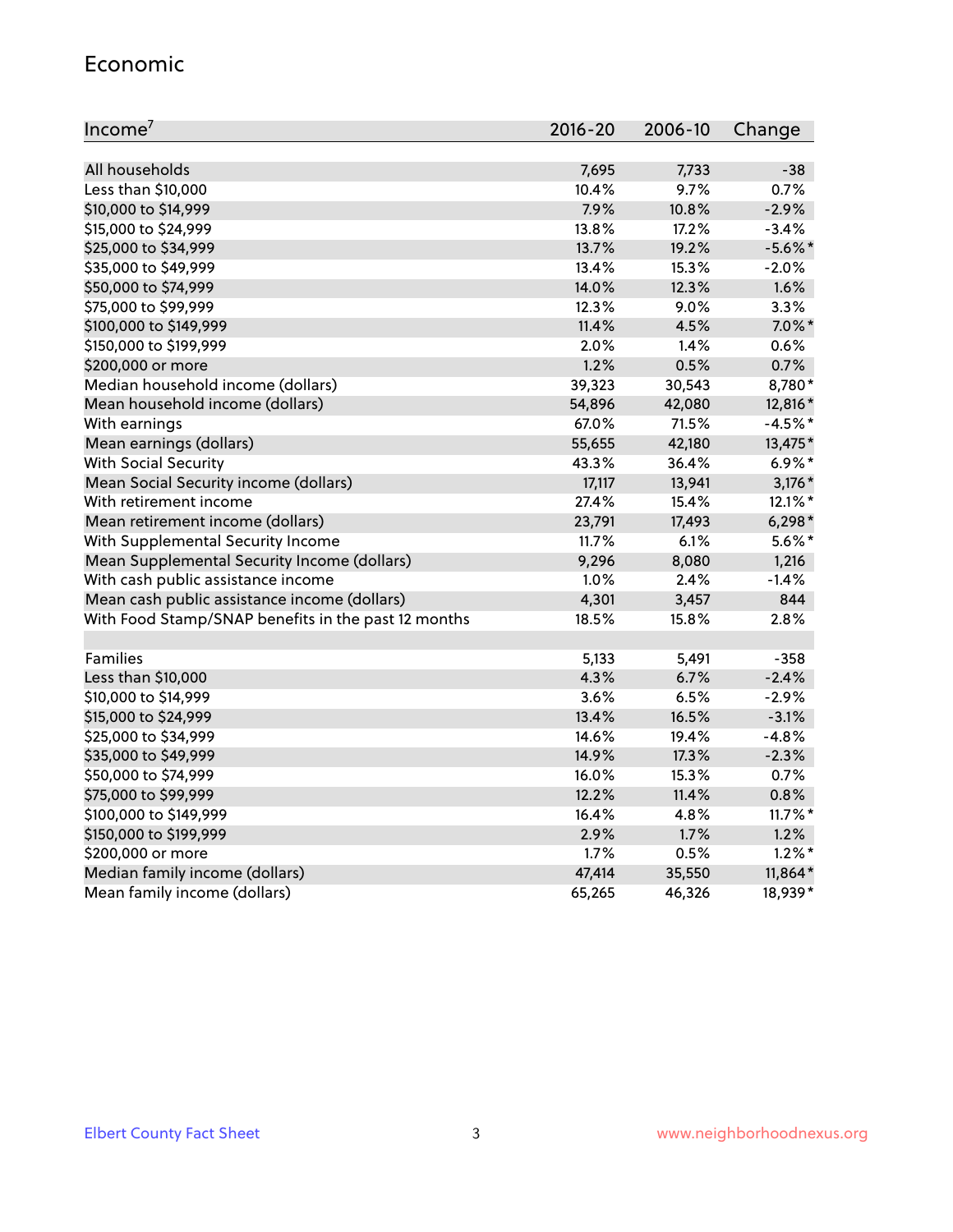#### Economic, continued...

| Income, continued <sup>8</sup>                                        | $2016 - 20$ | 2006-10 | Change   |
|-----------------------------------------------------------------------|-------------|---------|----------|
|                                                                       |             |         |          |
| Nonfamily households                                                  | 2,562       | 2,242   | 320      |
| Median nonfamily income (dollars)                                     | 19,053      | 20,102  | $-1,049$ |
| Mean nonfamily income (dollars)                                       | 30,923      | 30,359  | 564      |
|                                                                       |             |         |          |
| Median earnings for workers (dollars)                                 | 28,884      | 23,021  | 5,863*   |
| Median earnings for male full-time, year-round workers<br>(dollars)   | 42,866      | 31,556  | 11,310*  |
| Median earnings for female full-time, year-round workers<br>(dollars) | 35,554      | 25,562  | 9,992*   |
| Per capita income (dollars)                                           | 23,368      | 17,100  | $6,268*$ |
|                                                                       | $2016 - 20$ | 2006-10 |          |
| Families and People Below Poverty Level <sup>9</sup>                  |             |         | Change   |
| <b>All families</b>                                                   | 17.8%       | 17.0%   | 0.8%     |
| With related children under 18 years                                  | 30.2%       | 28.1%   | 2.1%     |
| With related children under 5 years only                              | 31.5%       | 27.2%   | 4.3%     |
| Married couple families                                               | 11.3%       | 11.8%   | $-0.4%$  |
| With related children under 18 years                                  | 21.0%       | 18.6%   | 2.3%     |
| With related children under 5 years only                              | 5.2%        | 14.6%   | $-9.4%$  |
| Families with female householder, no husband present                  | 36.4%       | 33.5%   | 3.0%     |
| With related children under 18 years                                  | 45.3%       | 45.6%   | $-0.3%$  |
| With related children under 5 years only                              | 70.4%       | 54.0%   | 16.4%    |
|                                                                       |             |         |          |
| All people                                                            | 24.5%       | 23.0%   | 1.5%     |
| Under 18 years                                                        | 36.6%       | 39.9%   | $-3.3%$  |
| Related children under 18 years                                       | 36.6%       | 39.8%   | $-3.1%$  |
| Related children under 5 years                                        | 46.4%       | 40.8%   | 5.6%     |
| Related children 5 to 17 years                                        | 33.0%       | 39.4%   | $-6.4%$  |
| 18 years and over                                                     | 21.1%       | 17.7%   | $3.5%$ * |
| 18 to 64 years                                                        | 22.0%       | 19.1%   | 2.8%     |
| 65 years and over                                                     | 18.8%       | 11.8%   | $6.9\%*$ |
| People in families                                                    | 22.3%       | 21.5%   | 0.9%     |
| Unrelated individuals 15 years and over                               | 35.0%       | 32.0%   | 2.9%     |
|                                                                       |             |         |          |
| Non-Hispanic white people                                             | 19.1%       | 17.7%   | 1.4%     |
| Black or African-American people                                      | 31.2%       | 36.4%   | $-5.2%$  |
| Asian people                                                          | 79.7%       | 0.0%    | 79.7%    |
| Hispanic or Latino people                                             | 33.7%       | 18.4%   | 15.3%    |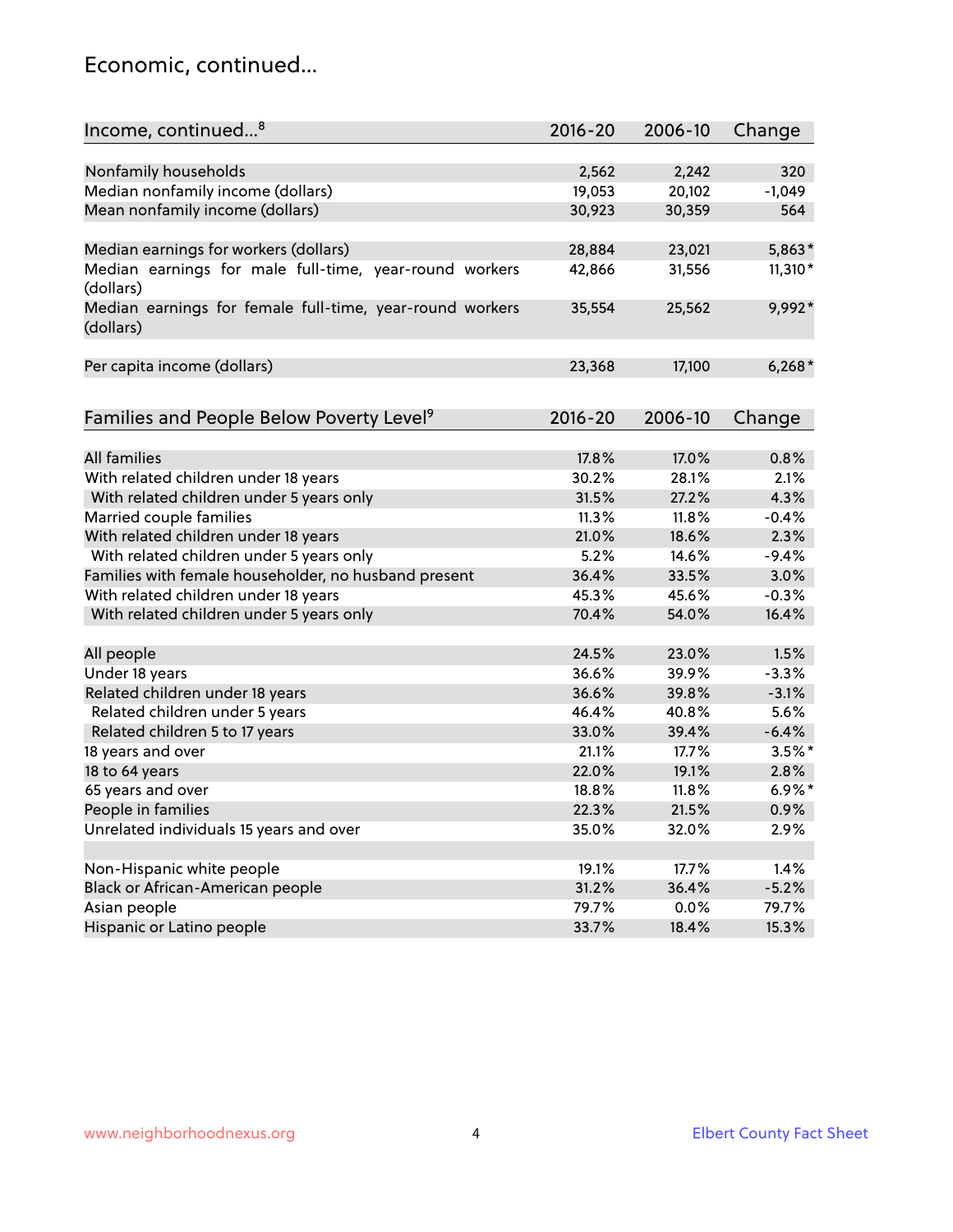## Employment

| Employment Status <sup>10</sup>                                                               | 2010          | 2020          | Change            |
|-----------------------------------------------------------------------------------------------|---------------|---------------|-------------------|
| In Labor Force                                                                                | 7,969         | 8,934         | 8,934             |
| <b>Unemployment Rate</b>                                                                      | 6.9%          | 14.9%         | $-8.0%$           |
|                                                                                               |               |               |                   |
| Industry <sup>11</sup>                                                                        | $2016 - 20$   | 2006-10       | Change            |
|                                                                                               |               |               |                   |
| Civilian employed population 16 years and over                                                | 7,760<br>4.4% | 8,379<br>5.0% | $-619$<br>$-0.6%$ |
| Agriculture, forestry, fishing and hunting, and mining                                        |               |               |                   |
| Construction                                                                                  | 5.9%          | 6.3%          | $-0.4%$           |
| Manufacturing                                                                                 | 24.2%         | 28.5%         | $-4.3%$           |
| Wholesale trade                                                                               | 5.1%          | 4.0%          | 1.1%              |
| Retail trade                                                                                  | 10.2%         | 10.7%         | $-0.5%$           |
| Transportation and warehousing, and utilities                                                 | 6.5%          | 3.3%          | $3.1\%$ *         |
| Information                                                                                   | 0.8%          | 1.2%          | $-0.4%$           |
| Finance and insurance, and real estate and rental and leasing                                 | 2.4%          | 1.9%          | 0.5%              |
| Professional, scientific, and management, and administrative<br>and waste management services | 4.6%          | 5.1%          | $-0.5%$           |
| Educational services, and health care and social assistance                                   | 21.3%         | 20.3%         | 1.1%              |
| Arts, entertainment, and recreation, and accommodation and<br>food services                   | 5.3%          | 6.5%          | $-1.1%$           |
| Other services, except public administration                                                  | 4.1%          | 3.9%          | 0.2%              |
| <b>Public administration</b>                                                                  | 5.2%          | 3.4%          | 1.8%              |
| Occupation <sup>12</sup>                                                                      | $2016 - 20$   | 2006-10       | Change            |
|                                                                                               |               |               |                   |
| Civilian employed population 16 years and over                                                | 7,760         | 8,379         | $-619$            |
| Management, business, science, and arts occupations                                           | 22.8%         | 23.3%         | $-0.5%$           |
| Service occupations                                                                           | 18.5%         | 17.1%         | 1.4%              |
| Sales and office occupations                                                                  | 19.1%         | 18.0%         | 1.2%              |
| Natural<br>construction,<br>and<br>maintenance<br>resources,<br>occupations                   | 11.7%         | 13.1%         | $-1.3%$           |
| Production, transportation, and material moving occupations                                   | 27.9%         | 28.6%         | $-0.7%$           |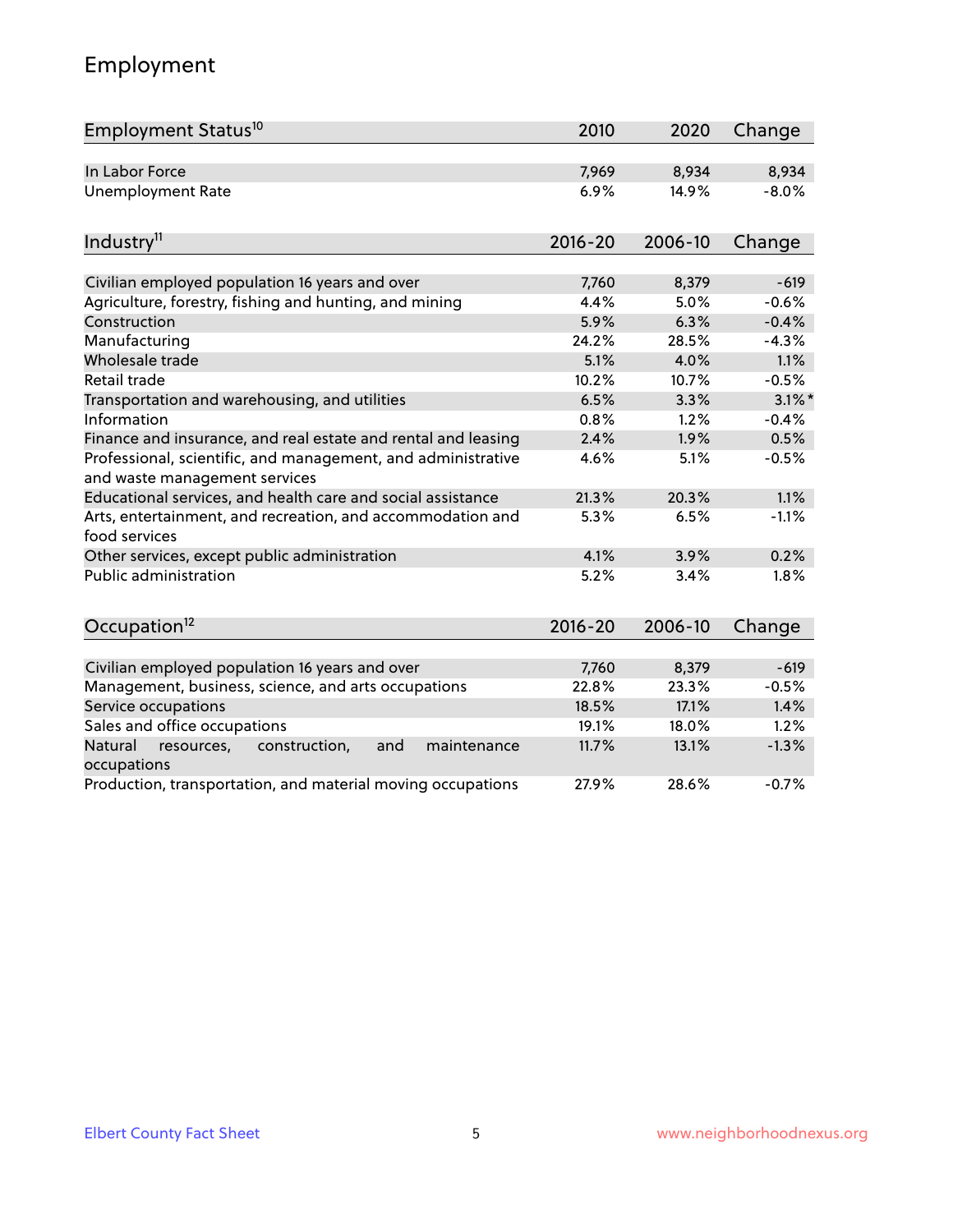## Employment, continued...

| Class of Worker <sup>13</sup>                          | $2016 - 20$ | 2006-10 | Change  |
|--------------------------------------------------------|-------------|---------|---------|
| Civilian employed population 16 years and over         | 7,760       | 8,379   | $-619$  |
| Private wage and salary workers                        | 74.4%       | 76.4%   | $-2.0%$ |
| Government workers                                     | 17.8%       | 17.2%   | 0.7%    |
| Self-employed in own not incorporated business workers | 7.7%        | 6.2%    | 1.5%    |
| Unpaid family workers                                  | 0.1%        | 0.2%    | $-0.1%$ |
|                                                        |             |         |         |
| Job Flows <sup>14</sup>                                | 2019        | 2010    | Change  |
|                                                        | 5,577       | 6,260   | $-683$  |
| Total Jobs in county<br>Held by residents of county    | 57.3%       | 58.2%   | $-0.9%$ |
|                                                        | 42.7%       | 41.8%   | 0.9%    |
| Held by non-residents of county                        |             |         |         |
| Jobs by Industry Sector <sup>15</sup>                  | 2019        | 2010    | Change  |
| Total Jobs in county                                   | 5,577       | 6,260   | $-683$  |
| Goods Producing sectors                                | 37.3%       | 39.2%   | $-1.9%$ |
| Trade, Transportation, and Utilities sectors           | 20.7%       | 17.2%   | 3.6%    |
| All Other Services sectors                             | 42.0%       | 43.6%   | $-1.7%$ |
|                                                        |             |         |         |
| Total Jobs in county held by county residents          | 3,197       | 3,646   | $-449$  |
| <b>Goods Producing sectors</b>                         | 39.4%       | 38.0%   | 1.5%    |
| Trade, Transportation, and Utilities sectors           | 17.8%       | 13.9%   | 3.9%    |
| All Other Services sectors                             | 42.7%       | 48.1%   | $-5.4%$ |
| Jobs by Earnings <sup>16</sup>                         | 2019        | 2010    | Change  |
|                                                        |             |         |         |
| Total Jobs in county                                   | 5,577       | 6,260   | $-683$  |
| Jobs with earnings \$1250/month or less                | 22.0%       | 26.2%   | $-4.2%$ |
| Jobs with earnings \$1251/month to \$3333/month        | 44.5%       | 52.6%   | $-8.1%$ |
| Jobs with earnings greater than \$3333/month           | 33.5%       | 21.2%   | 12.3%   |
| Total Jobs in county held by county residents          | 3,197       | 3,646   | $-449$  |
| Jobs with earnings \$1250/month or less                | 21.2%       | 27.6%   | $-6.4%$ |
| Jobs with earnings \$1251/month to \$3333/month        | 44.4%       | 51.0%   | $-6.6%$ |
| Jobs with earnings greater than \$3333/month           | 34.3%       | 21.4%   | 13.0%   |
|                                                        |             |         |         |
| Jobs by Age of Worker <sup>17</sup>                    | 2019        | 2010    | Change  |
| Total Jobs in county                                   | 5,577       | 6,260   | $-683$  |
| Jobs with workers age 29 or younger                    | 19.1%       | 21.5%   | $-2.4%$ |
| Jobs with workers age 30 to 54                         | 53.2%       | 55.6%   | $-2.4%$ |
| Jobs with workers age 55 or older                      | 27.7%       | 22.9%   | 4.8%    |
|                                                        |             |         |         |
| Total Jobs in county held by county residents          | 3,197       | 3,646   | -449    |
| Jobs with workers age 29 or younger                    | 18.9%       | 18.7%   | 0.2%    |
| Jobs with workers age 30 to 54                         | 52.7%       | 56.0%   | $-3.3%$ |
| Jobs with workers age 55 or older                      | 28.4%       | 25.3%   | 3.1%    |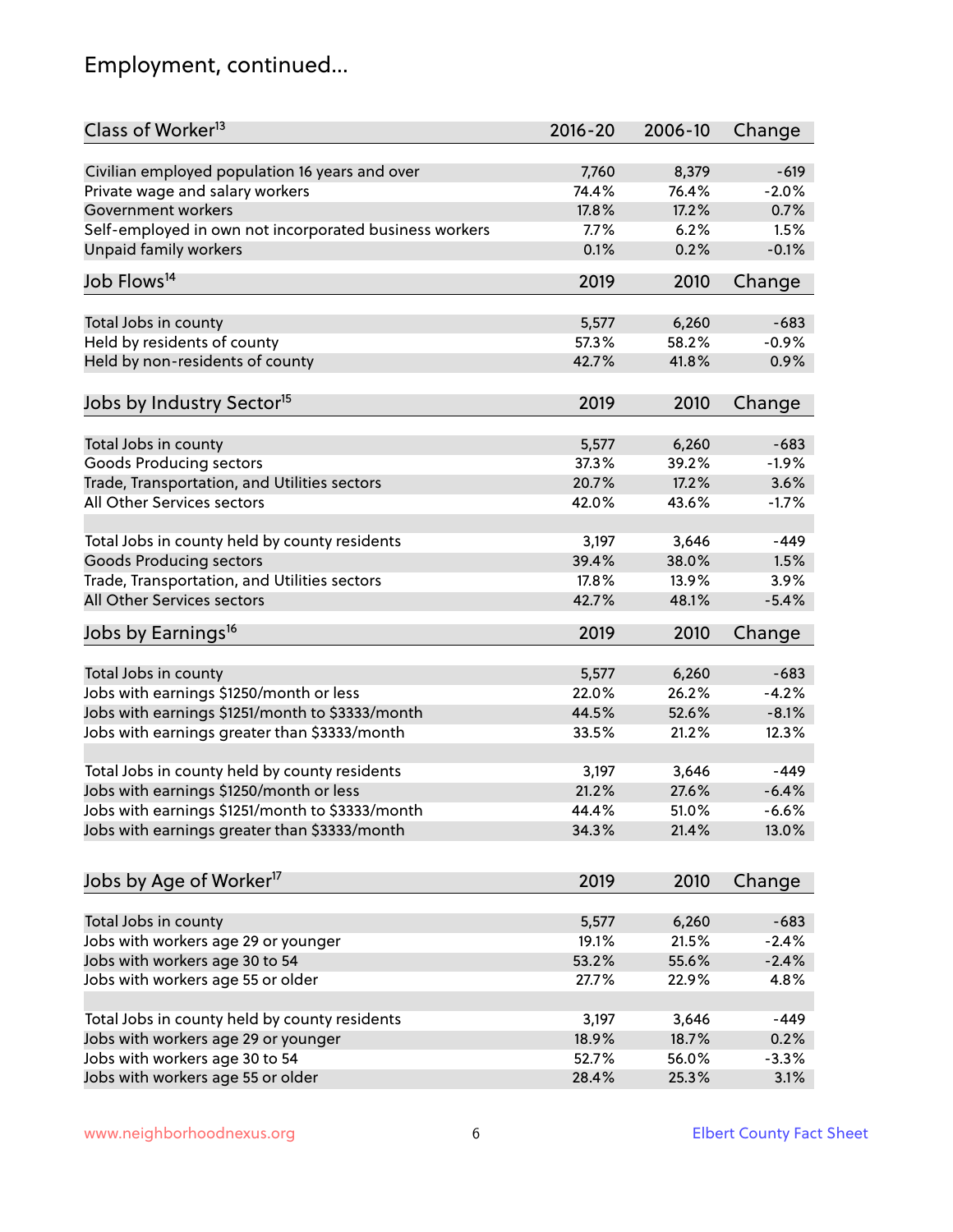#### Education

| Early Learning <sup>18</sup>                        |                |               | 2022            |
|-----------------------------------------------------|----------------|---------------|-----------------|
| Licensed Capacity of Early Learning Centers         |                |               | 306             |
| Licenced capacity per 1,000 children ages 0-4       |                |               | 274.4           |
| School Enrollment <sup>19</sup>                     | 2022           | 2010          | Change          |
|                                                     |                |               |                 |
| <b>Enrolled in Public School</b>                    | 3,030          | 3,423         | $-393$          |
| White<br><b>Black or African-American</b>           | 48.3%<br>35.4% | 55.3%         | $-7.1%$         |
| Asian                                               | 1.0%           | 35.8%<br>0.0% | $-0.3%$<br>1.0% |
| <b>Native American</b>                              | 0.1%           | 0.0%          | 0.1%            |
| Pacific Islander                                    | 0.1%           | 0.0%          | 0.0%            |
| <b>Biracial or Multi-Racial</b>                     | 4.3%           | 1.9%          | 2.4%            |
| Hispanic or Latino                                  | 10.9%          | 5.9%          | 5.0%            |
|                                                     |                |               |                 |
| Georgia Milestones: 3rd Grade Reading <sup>20</sup> |                |               | 2019            |
| Number of Students Tested                           |                |               | 209             |
| Proficient or Distinguished                         |                |               | 25.8%           |
| Georgia Milestones: 8th Grade Math <sup>21</sup>    |                |               | 2019            |
| <b>Number of Students Tested</b>                    |                |               | 210             |
| Proficient or Distinguished                         |                |               | 21.0%           |
| Graduation Rates <sup>22</sup>                      | 2021           | 2012          | Change          |
| Cohort                                              | 189            | 250           | $-61$           |
| <b>High School Graduation Rate</b>                  | 88.4%          | 68.4%         | 20.0%           |
| Educational Attainment <sup>23</sup>                | 2016-20        | 2006-10       | Change          |
|                                                     |                |               |                 |
| Population 25 years and over                        | 13,505         | 13,607        | $-102$          |
| Less than 9th grade                                 | 5.0%           | 9.9%          | $-4.9\%*$       |
| 9th to 12th grade, no diploma                       | 16.2%          | 17.1%         | $-0.9%$         |
| High school graduate (includes equivalency)         | 41.1%          | 43.0%         | $-1.9%$         |
| Some college, no degree                             | 20.2%          | 14.8%         | $5.4\%$ *       |
| Associate's degree                                  | 5.7%           | 5.6%          | 0.1%            |
| Bachelor's degree                                   | 7.7%           | 6.2%          | 1.5%            |
| Graduate or professional degree                     | 4.1%           | 3.4%          | 0.7%            |
| Percent high school graduate or higher              | 78.8%          | 73.0%         | $5.8\%$ *       |
| Percent bachelor's degree or higher                 | 11.8%          | 9.6%          | 2.2%            |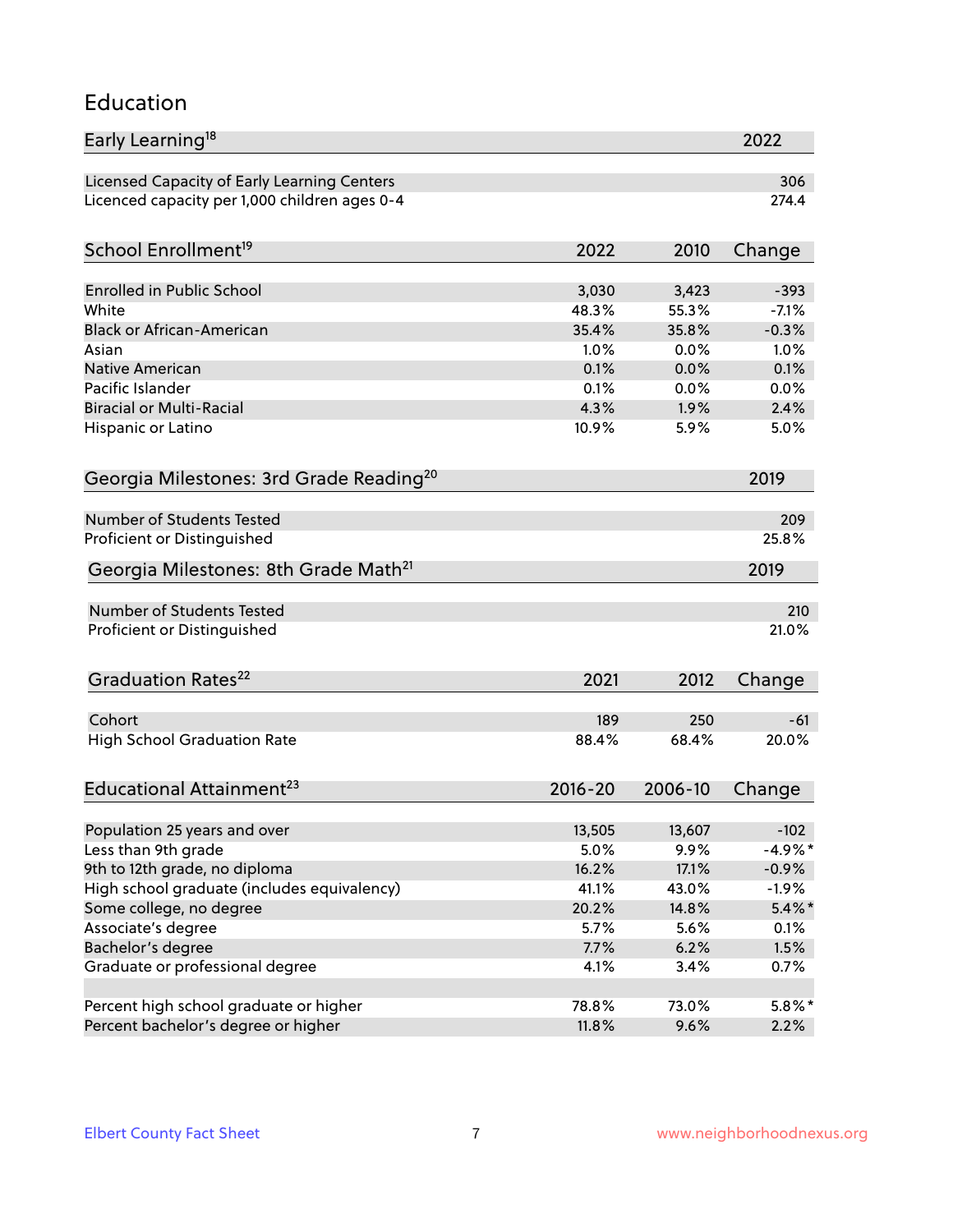#### Housing

| Households by Type <sup>24</sup>                     | 2016-20        | 2006-10        | Change            |
|------------------------------------------------------|----------------|----------------|-------------------|
|                                                      |                |                |                   |
| <b>Total households</b>                              | 7,695          | 7,733          | $-38$             |
| Family households (families)                         | 66.7%          | 71.0%          | $-4.3%$           |
| With own children under 18 years                     | 22.1%          | 26.8%          | $-4.6%$           |
| Married-couple family                                | 48.1%          | 46.3%          | 1.8%              |
| With own children of the householder under 18 years  | 13.8%          | 15.1%          | $-1.3%$           |
| Male householder, no wife present, family            | 3.8%           | 6.7%           | $-2.9%$           |
| With own children of the householder under 18 years  | 1.0%           | 3.1%           | $-2.2\%$ *        |
| Female householder, no husband present, family       | 14.8%          | 18.0%          | $-3.2%$           |
| With own children of the householder under 18 years  | 7.3%           | 8.5%           | $-1.2%$           |
| Nonfamily households                                 | 33.3%          | 29.0%          | 4.3%              |
| Householder living alone                             | 28.2%          | 25.9%          | 2.3%              |
| 65 years and over                                    | 15.7%          | 10.1%          | $5.6\%$ *         |
| Households with one or more people under 18 years    | 26.9%          | 33.2%          | $-6.3\%$ *        |
| Households with one or more people 65 years and over | 36.3%          | 28.8%          | $7.5\%$ *         |
|                                                      |                |                |                   |
| Average household size                               | 2.46           | 2.62           | $-0.16*$          |
| Average family size                                  | 3.04           | 3.16           | $-0.12$           |
| Housing Occupancy <sup>25</sup>                      | $2016 - 20$    | 2006-10        | Change            |
|                                                      |                |                |                   |
| Total housing units                                  | 9,648<br>79.8% | 9,536<br>81.1% | $112*$<br>$-1.3%$ |
| Occupied housing units                               |                |                |                   |
| Vacant housing units                                 | 20.2%          | 18.9%          | 1.3%              |
| Homeowner vacancy rate                               | 2.2            | 1.8            | 0.5               |
| Rental vacancy rate                                  | 4.5            | 7.5            | $-3.0$            |
| Units in Structure <sup>26</sup>                     | 2016-20        | 2006-10        | Change            |
|                                                      |                |                | $112*$            |
| Total housing units                                  | 9,648          | 9,536          | 4.5%*             |
| 1-unit, detached                                     | 68.2%          | 63.8%          |                   |
| 1-unit, attached                                     | 0.7%           | 0.8%           | $-0.1%$           |
| 2 units                                              | 3.2%           | 3.1%           | 0.0%              |
| 3 or 4 units                                         | 2.2%           | 0.6%           | $1.7\%$ *         |
| 5 to 9 units                                         | 1.4%           | 2.8%           | $-1.4%$           |
| 10 to 19 units                                       | 0.2%           | 0.1%           | 0.0%              |
| 20 or more units                                     | 1.8%           | 1.4%           | 0.4%              |
| Mobile home                                          | 22.1%          | 27.3%          | $-5.2\%$ *        |
| Boat, RV, van, etc.                                  | 0.3%           | 0.1%           | 0.2%              |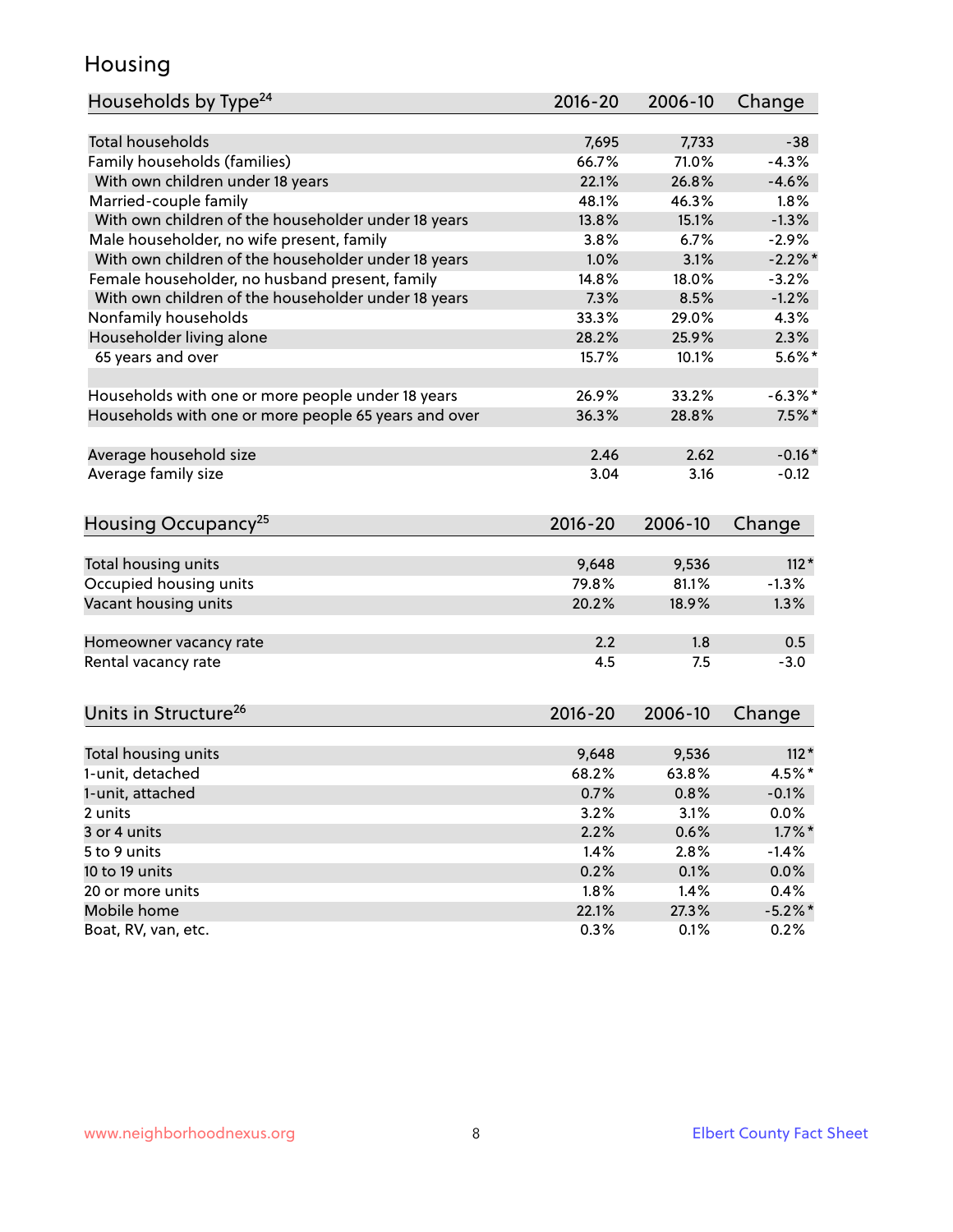## Housing, Continued...

| Year Structure Built <sup>27</sup>             | 2016-20        | 2006-10        | Change           |
|------------------------------------------------|----------------|----------------|------------------|
| Total housing units                            | 9,648          | 9,536          | $112*$           |
| Built 2014 or later                            | 1.6%           | (X)            | (X)              |
| Built 2010 to 2013                             | 1.2%           | (X)            | (X)              |
| Built 2000 to 2009                             | 9.3%           | 7.6%           | 1.8%             |
| Built 1990 to 1999                             | 18.5%          | 15.7%          | 2.8%             |
| Built 1980 to 1989                             | 14.6%          | 15.6%          | $-1.0%$          |
| Built 1970 to 1979                             | 15.5%          | 21.1%          | $-5.6\%$ *       |
| Built 1960 to 1969                             | 13.6%          | 15.3%          | $-1.7%$          |
| Built 1950 to 1959                             | 10.4%          | 10.1%          | 0.2%             |
| Built 1940 to 1949                             | 4.1%           | 6.2%           | $-2.0%$          |
| Built 1939 or earlier                          | 11.1%          | 8.5%           | $2.7\%$ *        |
| Housing Tenure <sup>28</sup>                   | $2016 - 20$    | 2006-10        | Change           |
|                                                |                |                |                  |
| Occupied housing units<br>Owner-occupied       | 7,695<br>71.6% | 7,733<br>71.1% | $-38$<br>0.5%    |
| Renter-occupied                                | 28.4%          | 28.9%          | $-0.5%$          |
|                                                |                |                |                  |
| Average household size of owner-occupied unit  | 2.45           | 2.57           | $-0.12$          |
| Average household size of renter-occupied unit | 2.49           | 2.75           | $-0.26$          |
| Residence 1 Year Ago <sup>29</sup>             | 2016-20        | 2006-10        | Change           |
| Population 1 year and over                     | 18,906         | 20,160         | $-1,254*$        |
| Same house                                     | 88.6%          | 90.3%          | $-1.7%$          |
| Different house in the U.S.                    | 11.1%          | 9.6%           | 1.5%             |
| Same county                                    | 4.8%           | 5.9%           | $-1.2%$          |
| Different county                               | 6.4%           | 3.7%           | $2.7\%$ *        |
| Same state                                     | 4.3%           | 2.4%           | $1.9\%$ *        |
| Different state                                | 2.1%           | 1.3%           | 0.8%             |
| Abroad                                         | 0.2%           | 0.1%           | 0.1%             |
| Value of Housing Unit <sup>30</sup>            | $2016 - 20$    | 2006-10        | Change           |
| Owner-occupied units                           | 5,511          | 5,496          | 15 <sup>15</sup> |
| Less than \$50,000                             | 21.8%          | 22.8%          | $-1.0%$          |
| \$50,000 to \$99,999                           | 36.5%          | 39.0%          | $-2.4%$          |
| \$100,000 to \$149,999                         | 17.8%          | 19.1%          | $-1.3%$          |
| \$150,000 to \$199,999                         | 12.3%          | 9.8%           | 2.5%             |
| \$200,000 to \$299,999                         | 6.2%           | 5.9%           | 0.3%             |
| \$300,000 to \$499,999                         | 3.4%           | 2.3%           | 1.1%             |
| \$500,000 to \$999,999                         | 1.5%           | 1.1%           | 0.3%             |
| \$1,000,000 or more                            | 0.6%           | 0.0%           | 0.6%             |
| Median (dollars)                               | 87,400         | 81,400         | 6,000            |
| Mortgage Status <sup>31</sup>                  | $2016 - 20$    | 2006-10        | Change           |
| Owner-occupied units                           | 5,511          | 5,496          | 15 <sub>15</sub> |
| Housing units with a mortgage                  | 43.1%          | 43.7%          | $-0.6%$          |
| Housing units without a mortgage               | 56.9%          | 56.3%          | 0.6%             |
|                                                |                |                |                  |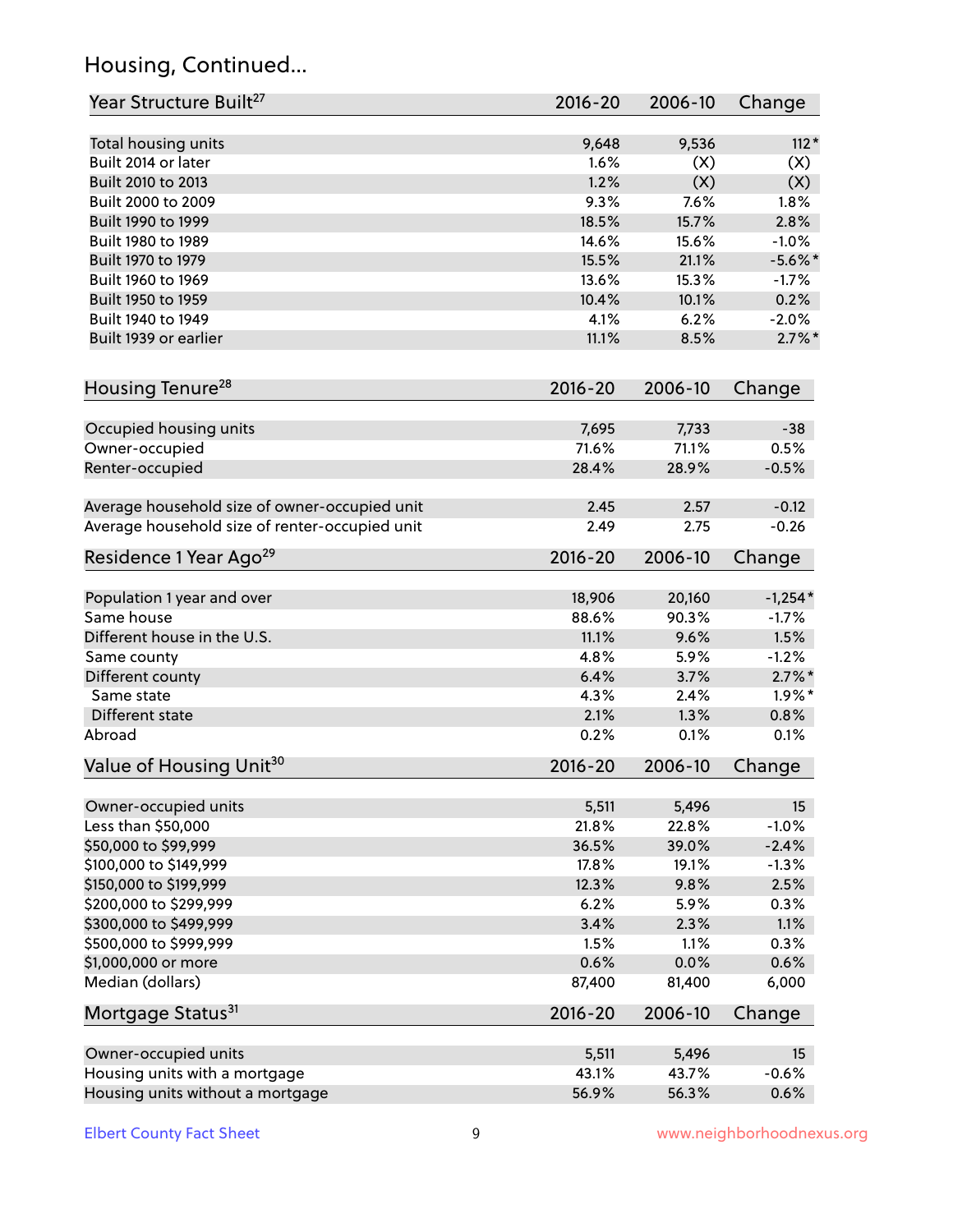## Housing, Continued...

| Selected Monthly Owner Costs <sup>32</sup>                                            | 2016-20     | 2006-10 | Change      |
|---------------------------------------------------------------------------------------|-------------|---------|-------------|
| Housing units with a mortgage                                                         | 2,375       | 2,401   | $-26$       |
| Less than \$300                                                                       | 1.2%        | 0.3%    | 0.8%        |
| \$300 to \$499                                                                        | 1.9%        | 4.4%    | $-2.5%$     |
| \$500 to \$999                                                                        | 45.6%       | 56.1%   | $-10.6\%$ * |
| \$1,000 to \$1,499                                                                    | 33.9%       | 27.8%   | 6.1%        |
| \$1,500 to \$1,999                                                                    | 10.1%       | 8.7%    | 1.4%        |
| \$2,000 to \$2,999                                                                    | 5.1%        | 2.6%    | 2.5%        |
| \$3,000 or more                                                                       | 2.3%        | 0.0%    | 2.3%        |
| Median (dollars)                                                                      | 1,016       | 886     | $130*$      |
|                                                                                       |             |         |             |
| Housing units without a mortgage                                                      | 3,136       | 3,095   | 41          |
| Less than \$150                                                                       | 4.8%        | 8.6%    | $-3.7%$     |
| \$150 to \$249                                                                        | 13.3%       | 26.3%   | $-13.0\%$ * |
| \$250 to \$349                                                                        | 23.6%       | 26.5%   | $-2.9%$     |
| \$350 to \$499                                                                        | 35.8%       | 22.0%   | 13.8%*      |
| \$500 to \$699                                                                        | 16.8%       | 11.4%   | $5.4\%$ *   |
| \$700 or more                                                                         | 5.7%        | 5.2%    | 0.5%        |
| Median (dollars)                                                                      | 395         | 303     | $92*$       |
| Selected Monthly Owner Costs as a Percentage of<br>Household Income <sup>33</sup>     | $2016 - 20$ | 2006-10 | Change      |
| Housing units with a mortgage (excluding units where<br>SMOCAPI cannot be computed)   | 2,375       | 2,389   | $-14$       |
| Less than 20.0 percent                                                                | 43.2%       | 36.4%   | 6.9%        |
| 20.0 to 24.9 percent                                                                  | 8.9%        | 14.9%   | $-6.0%$     |
| 25.0 to 29.9 percent                                                                  | 8.1%        | 10.7%   | $-2.5%$     |
| 30.0 to 34.9 percent                                                                  | 8.3%        | 9.9%    | $-1.5%$     |
| 35.0 percent or more                                                                  | 31.4%       | 28.2%   | 3.2%        |
| Not computed                                                                          | $\pmb{0}$   | 12      | $-12$       |
| Housing unit without a mortgage (excluding units where<br>SMOCAPI cannot be computed) | 3,118       | 3,058   | 60          |
| Less than 10.0 percent                                                                | 45.0%       | 46.7%   | $-1.7%$     |
| 10.0 to 14.9 percent                                                                  | 21.7%       | 17.0%   | 4.7%        |
| 15.0 to 19.9 percent                                                                  | 4.7%        | 10.2%   | $-5.5%$ *   |
| 20.0 to 24.9 percent                                                                  | 7.7%        | 7.0%    | 0.7%        |
| 25.0 to 29.9 percent                                                                  | 4.4%        | 2.5%    | 1.9%        |
| 30.0 to 34.9 percent                                                                  | 4.4%        | 4.8%    | $-0.4%$     |
| 35.0 percent or more                                                                  | 12.2%       | 11.8%   | 0.3%        |
| Not computed                                                                          | 18          | 37      | $-19$       |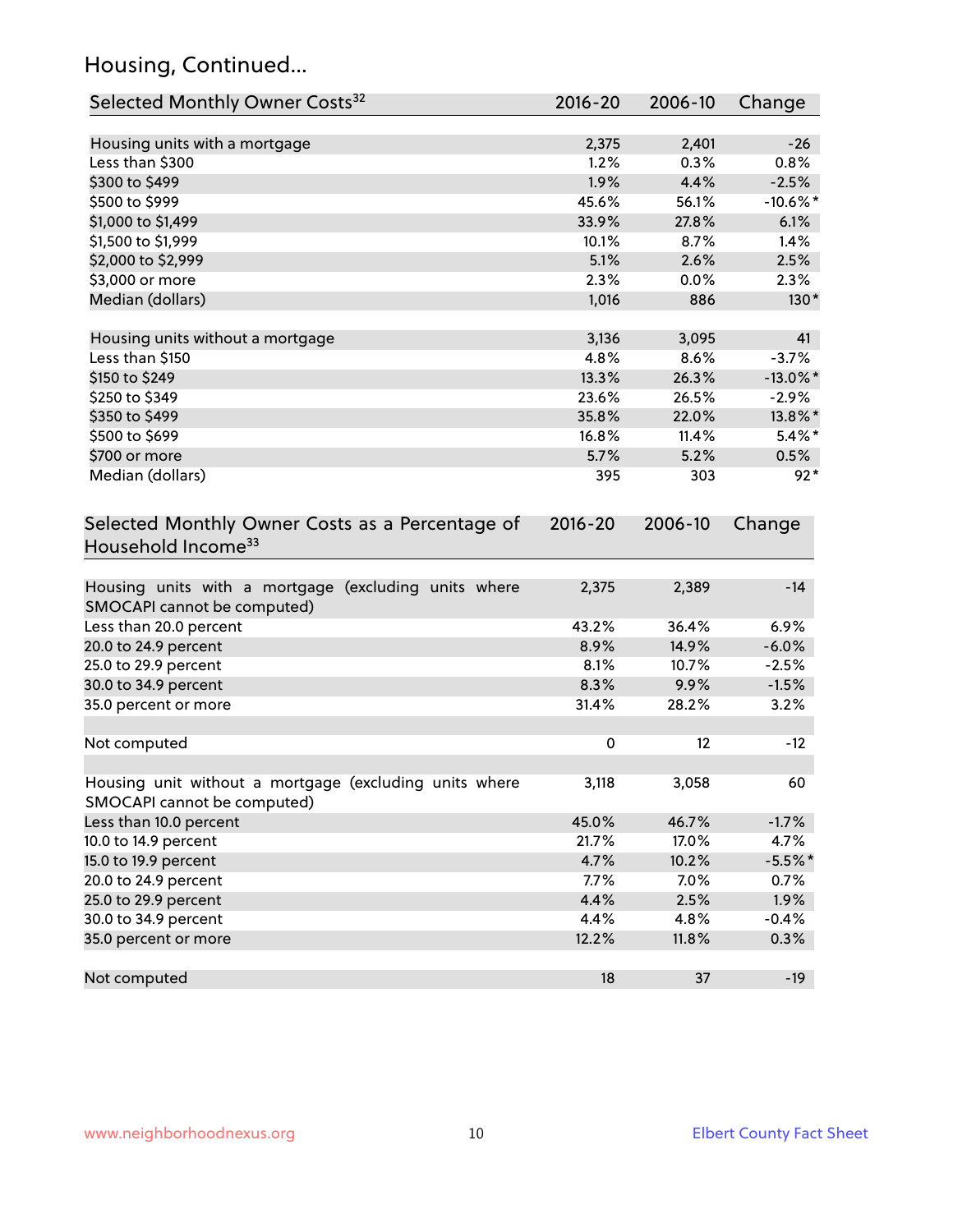## Housing, Continued...

| Gross Rent <sup>34</sup>                                     | $2016 - 20$ | 2006-10 | Change      |
|--------------------------------------------------------------|-------------|---------|-------------|
|                                                              |             |         |             |
| Occupied units paying rent                                   | 1,986       | 1,957   | 29          |
| Less than \$200                                              | 4.5%        | 6.7%    | $-2.2%$     |
| \$200 to \$499                                               | 24.6%       | 40.8%   | $-16.2\%$ * |
| \$500 to \$749                                               | 30.5%       | 36.2%   | $-5.7\%$    |
| \$750 to \$999                                               | 28.9%       | 6.9%    | 22.0%*      |
| \$1,000 to \$1,499                                           | 10.4%       | 8.0%    | 2.4%        |
| \$1,500 to \$1,999                                           | 0.7%        | 1.3%    | $-0.6%$     |
| \$2,000 or more                                              | 0.4%        | 0.0%    | 0.4%        |
| Median (dollars)                                             | 674         | 509     | $165*$      |
|                                                              |             |         |             |
| No rent paid                                                 | 198         | 280     | $-82$       |
|                                                              |             |         |             |
| Gross Rent as a Percentage of Household Income <sup>35</sup> | $2016 - 20$ | 2006-10 | Change      |
|                                                              |             |         |             |
| Occupied units paying rent (excluding units where GRAPI      | 1,959       | 1,904   | 55          |
| cannot be computed)                                          |             |         |             |
| Less than 15.0 percent                                       | 25.7%       | 8.1%    | 17.6%*      |
| 15.0 to 19.9 percent                                         | 12.3%       | 11.6%   | 0.7%        |
| 20.0 to 24.9 percent                                         | 9.5%        | 19.3%   | $-9.8%$     |
| 25.0 to 29.9 percent                                         | 12.5%       | 13.4%   | $-1.0%$     |
| 30.0 to 34.9 percent                                         | 4.4%        | 9.7%    | $-5.2%$     |
| 35.0 percent or more                                         | 35.6%       | 37.9%   | $-2.3%$     |
|                                                              |             |         |             |

| Not computed | 225 | 333 | -108 |
|--------------|-----|-----|------|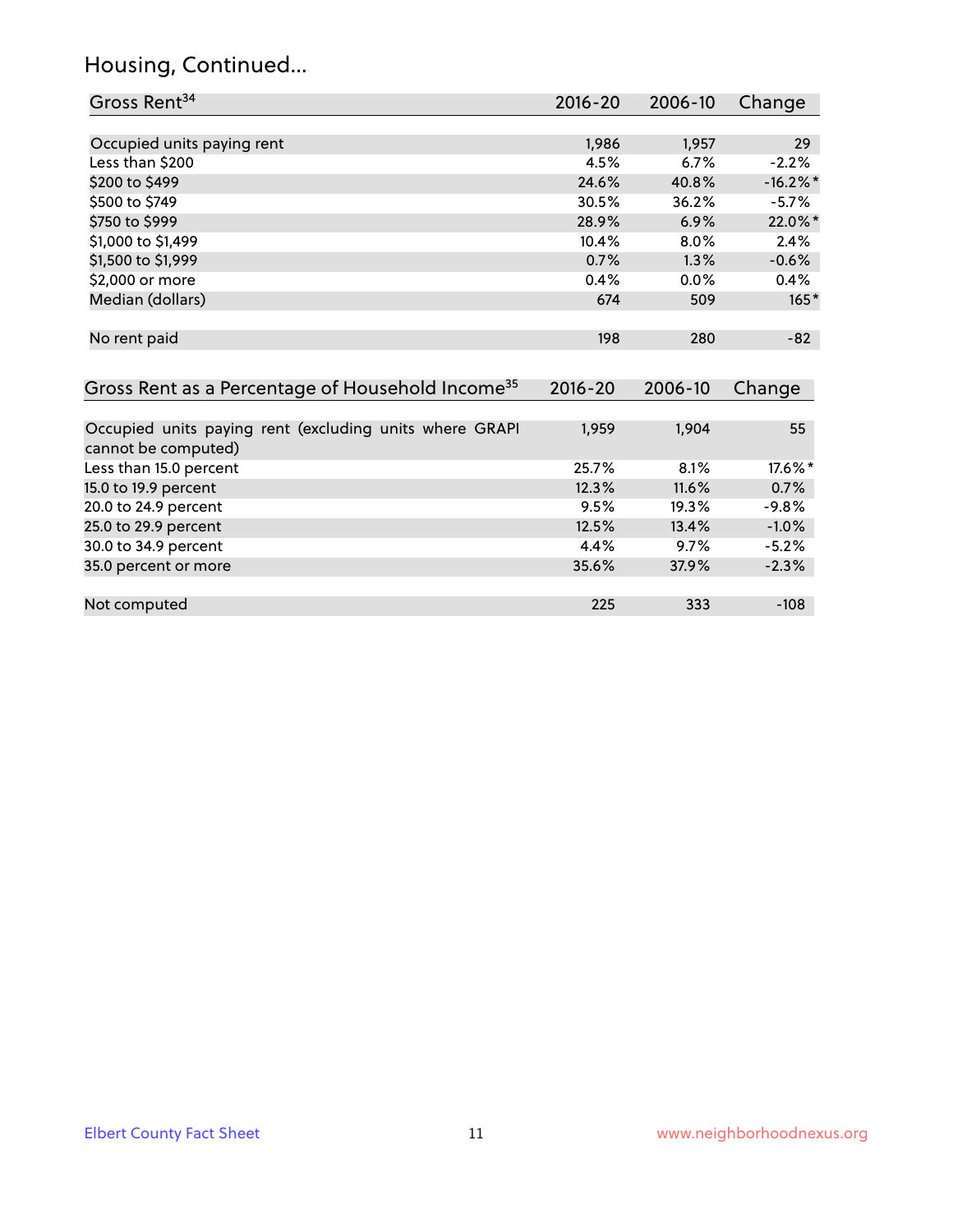## Community Involvement

| Voter Registration and Turnout <sup>36</sup> | 2020   |
|----------------------------------------------|--------|
|                                              |        |
| Active registered voters                     | 12,271 |
| Number voted in Presidential election        | 9.151  |
| Percent voted in Presidential election       | 74.6%  |

#### Transportation

| Commuting to Work <sup>37</sup>           | 2016-20     | 2006-10 | Change    |
|-------------------------------------------|-------------|---------|-----------|
|                                           |             |         |           |
| Workers 16 years and over                 | 7,673       | 8,165   | $-492$    |
| Car, truck, or van - drove alone          | 80.5%       | 81.9%   | $-1.4%$   |
| Car, truck, or van - carpooled            | 12.0%       | 13.2%   | $-1.3%$   |
| Public transportation (excluding taxicab) | 0.1%        | 0.0%    | $0.1\%$ * |
| Walked                                    | 3.1%        | 0.9%    | $2.2\%$ * |
| Other means                               | 0.3%        | 1.6%    | $-1.3\%$  |
| Worked at home                            | 3.9%        | 2.4%    | $1.6\%$ * |
|                                           |             |         |           |
| Mean travel time to work (minutes)        | 22.5        | 20.0    | $2.5*$    |
|                                           |             |         |           |
| Vehicles Available <sup>38</sup>          | $2016 - 20$ | 2006-10 | Change    |
|                                           |             |         |           |
| Occupied housing units                    | 7,695       | 7,733   | $-38$     |
| No vehicles available                     | 8.6%        | 10.2%   | $-1.6%$   |
| 1 vehicle available                       | 31.1%       | 28.0%   | 3.0%      |
| 2 vehicles available                      | 34.6%       | 35.1%   | $-0.5%$   |
| 3 or more vehicles available              | 25.8%       | 26.7%   | $-0.9%$   |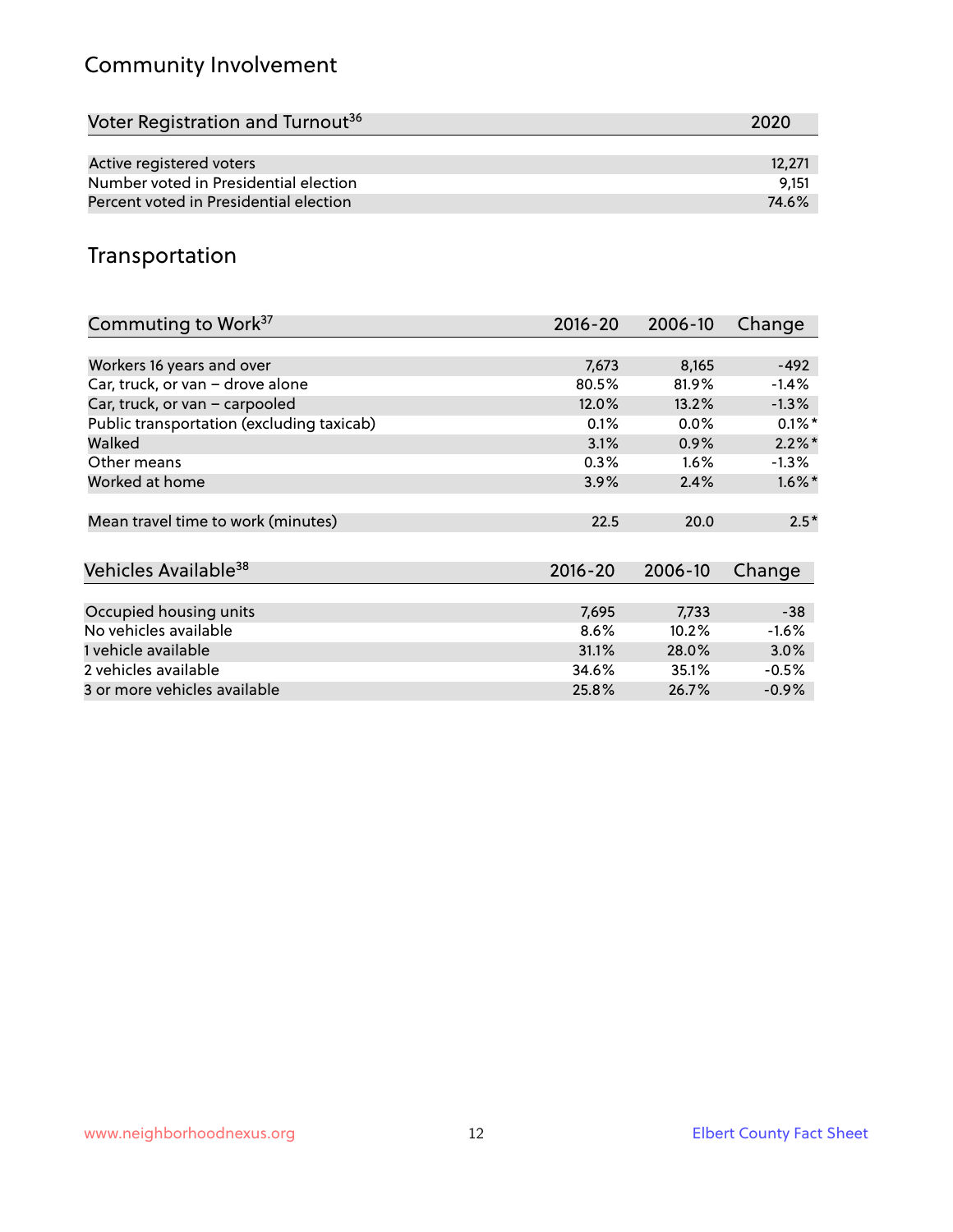#### Health

| Health Insurance coverage <sup>39</sup> | 2016-20 |
|-----------------------------------------|---------|
|-----------------------------------------|---------|

| Civilian Noninstitutionalized Population                | 18,918 |
|---------------------------------------------------------|--------|
| With health insurance coverage                          | 86.8%  |
| With private health insurance coverage                  | 53.1%  |
| With public health coverage                             | 47.4%  |
| No health insurance coverage                            | 13.2%  |
| Civilian Noninstitutionalized Population Under 19 years | 4,509  |
| No health insurance coverage                            | 7.0%   |
| Civilian Noninstitutionalized Population 19 to 64 years | 10,589 |
| In labor force:                                         | 7,400  |
| Employed:                                               | 6,864  |
| With health insurance coverage                          | 81.5%  |
| With private health insurance coverage                  | 23.3%  |
| With public coverage                                    | 7.8%   |
| No health insurance coverage                            | 18.5%  |
| Unemployed:                                             | 536    |
| With health insurance coverage                          | 53.0%  |
| With private health insurance coverage                  | 23.3%  |
| With public coverage                                    | 32.1%  |
| No health insurance coverage                            | 47.0%  |
| Not in labor force:                                     | 3,189  |
| With health insurance coverage                          | 80.0%  |
| With private health insurance coverage                  | 30.3%  |
| With public coverage                                    | 58.1%  |
| No health insurance coverage                            | 20.0%  |

# **Health Factors Most Recent** And The Control of the Control of The Control of The Control of The Control of The Control of The Control of The Control of The Control of The Control of The Control of The Control of The Contr

| Premature Death (YPLL before age 75 per 100,000 population, age-adjusted) <sup>40</sup> | 11,208.3 |
|-----------------------------------------------------------------------------------------|----------|
| Average number of Physically Unhealthy Days <sup>41</sup>                               | 5.4      |
| Average number of Mentally Unhealthy Days <sup>42</sup>                                 | 5.9      |
| Low Birthweight Births <sup>43</sup>                                                    | 11.5%    |
| Diabetes Prevalence <sup>44</sup>                                                       | 13.6%    |
| HIV Prevalence (per 100,000 population) <sup>45</sup>                                   | 241.2    |
| Rate, Deduplicated ER Visits for Asthma, Ages 0-17 <sup>46</sup>                        | 1.083.1  |